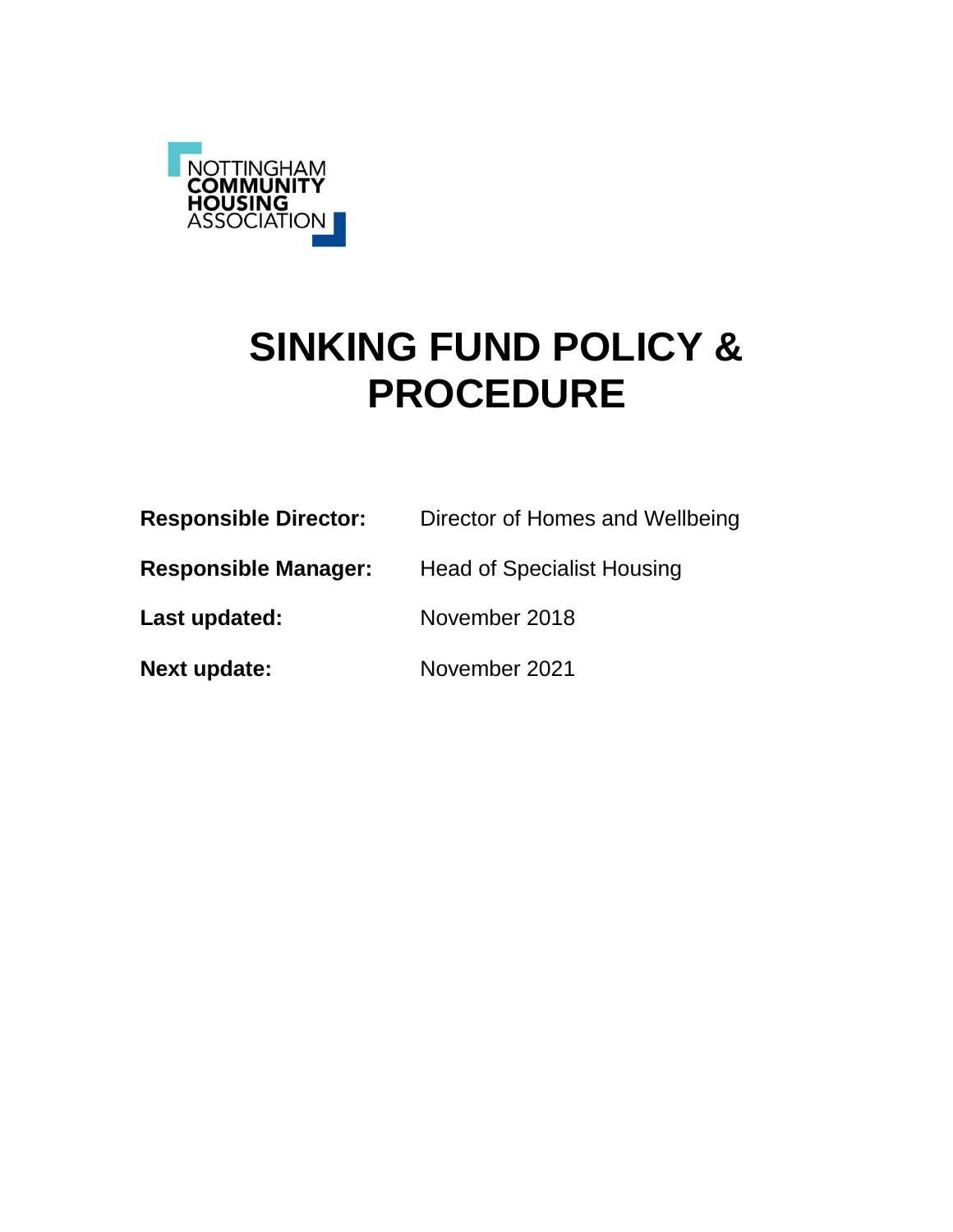## **G05 Sinking Fund**

#### **1. Purpose**

- 1.1 This policy and procedure deals with the recovery of contributions from shared owners and leaseholders into sinking funds for major repairs to blocks of flats and communal areas on estates.
- 1.2 The policy intends to ensure that sufficient funds accrue in the sinking fund by the time major works are required, in order to avoid the need to send large bills to leaseholders.

#### **2. Policy Statement**

- 2.1 It is the policy of the NCHA Group to obtain contributions from its leaseholders into a sinking fund to pay for future repairs to the structure of their building and communal facilities on their scheme.
- 2.2 The lease will determine the method of contribution into the major repairs sinking fund. Some leases enable NCHA to collect a monthly contribution as part of the service charge. In other cases, the lease allows the Association to receive a contribution from the proceeds of sale of the property, based on a formula related to the length of residence in the property.
- 2.3 The level of contribution into the major repairs sinking fund, where this is based on a monthly contribution in the service charge, will, where possible, be based upon a costed long term schedule of maintenance taking into account the life cycle costing of the main building components.
- 2.4 Leaseholders will be informed of the level of monthly contributions into the sinking fund, and will be given a statement of the monies accrued in the fund with their annual service charge accounts.
- 2.5 Sinking fund contributions will be held in a separate trust account as required by the Commonhold and Leasehold Reform Act 2002.

### **3. Risks**

- 3.1 The risk that insufficient funds have accrued in the sinking fund to pay for major repairs when they become due.
- 3.2 The risk of causing financial hardship to leaseholders by having to charge lump sums for essential works where a shortfall in the sinking fund exists.
- 3.3 The risk that NCHA or Lets Select will not be able to recoup money paid out for essential repairs due to the inability of residents to pay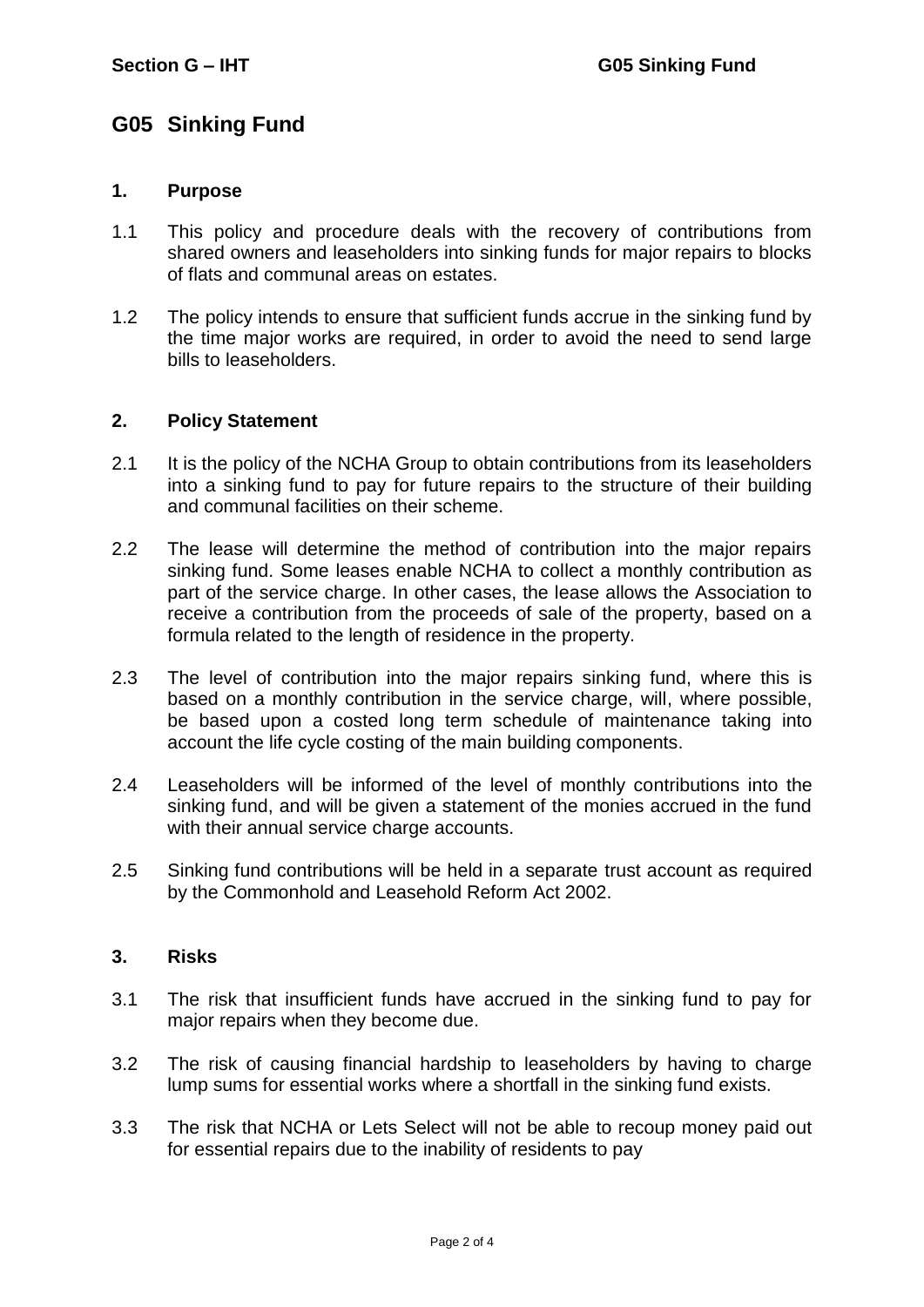- 3.4 The risk that excessive surpluses accrue in sinking funds which could be challenged by leaseholders.
- 3.5 The risk that the value of leaseholders' homes, or their ability to sell could be negatively affected by the lack of an adequate sinking fund provision.

#### **4. References**

- 4.1 Section 20 Major Works Policy and Procedure.
- 4.2 Service Charges Policy and Procedure

#### **5. Process**

- 5.1 The Project Meeting held 3 6 months before completion should include information about components that will require maintenance. The Technical Inspector will be requested by the Specialist Housing Manager to determine life cycle costing of the building and components in order to determine a realistic initial contribution to the sinking fund.
- 5.2 The Specialist Housing Manager will incorporate the figure for the sinking fund contribution into the initial service charge calculation which is given to the sales team in advance of the advertising of the scheme for sale.
- 5.3 For existing leasehold schemes, the Customer Service Officer, in agreement with the Specialist Housing Manager, will set a level of monthly sinking fund contribution, where the lease allows, that is reasonable and based on the stock survey, the condition of the property and the life cycle of building components.
- 5.4 Where the lease provides for a contribution to the sinking fund from the proceeds of re-sale, the Housing Officer will liaise with the solicitors acting for NCHA on the sale to ensure the correct amount is collected on completion of the sale.
- 5.5 A detailed service charge budget with proposed sinking fund contribution will be sent out to leaseholders with their notice of rent increase by the end of February each year.
- 5.6 A regular review of reserve funds should take place, at least every 3 years, to ensure that sufficient reserves are being accrued to meet anticipated maintenance requirements.
- 5.7 Leaseholders will be consulted, by letter or at a meeting, if it appears that the sinking fund and the current level of contributions is insufficient to pay for expected repairs, in order to agree a more realistic contribution.